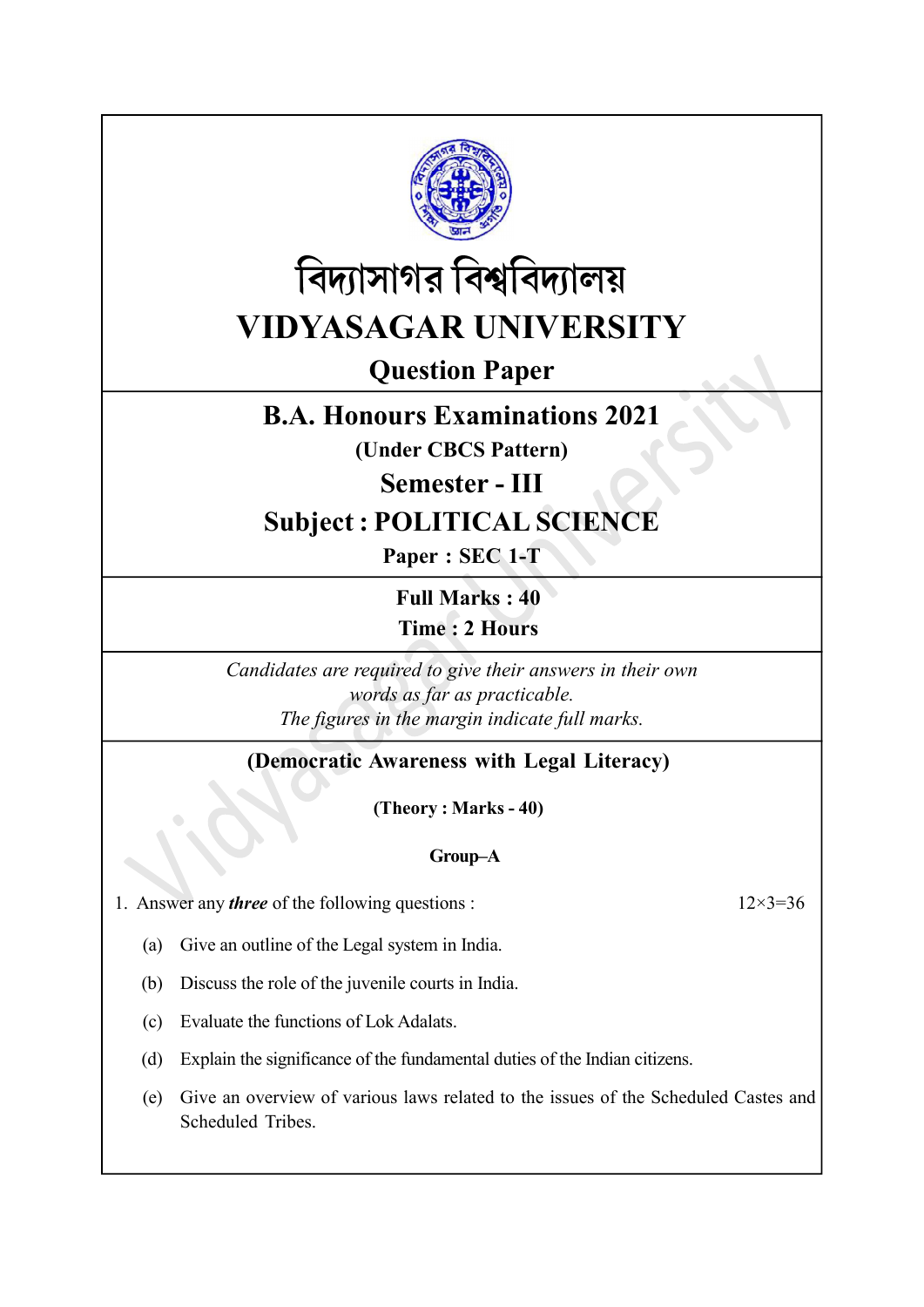(f) Explain the importance of Article 21 of the Indian Constitution.

#### Group–B

2. Answer any *two* of the following questions :  $2 \times 2 = 4$ 

- (a) Write the full form of FIR.
- (b) What is the full form of PIL.
- (c) What is meant by Cyber crime.
- (d) Mention two Laws relating to consumer rights.

### বঙ্গানুবাদ

### বিভাগ-ক

- ১. নিম্নলিখিত যে কোনো তিনটি প্রশ্নের উত্তর দাও ঃ
	- (ক) ভারতের আইন ব্যবস্থা সম্পর্কে একটি রূপরেখা দাও।
	- (খ) ভারতের জুভেনাইল (কিশোর) আদালত সম্পর্কে আলোচনা কর।
	- (গ) লোক আদালতের কার্যাবলীর মূল্যায়ন কর।
	- (ঘ) ভারতীয় নাগরিকদের মৌলিক কর্তব্যের গুরুত্ব ব্যাখ্যা কর।
	- (ঙ) তফশিলি জাতি ও তফশিলি উপজাতিদের সম্পর্কিত বিভিন্ন আইনের একটি পর্যালোচনা কর।
	- (চ) ভারতের সংবিধানের ২১ নম্বর ধারাটির গুরুত্ব ব্যাখ্যা কর।

#### বিভাগ-খ

- ২. নিম্নলিখিত যে কোনো দুটি প্রশ্নের উত্তর দাও ঃ
	- (ক) FIR পরো কথাটি লেখ।
	- $(3)$  PIL পুরো কথাটি কি?
	- (গ) জনস্বার্থ মামলা বলতে কি বোঝায়?
	- (ঘ) সাইবার অপরাধ কি?

 $90 = 0 \times 52$ 

 $\zeta \times \zeta = 8$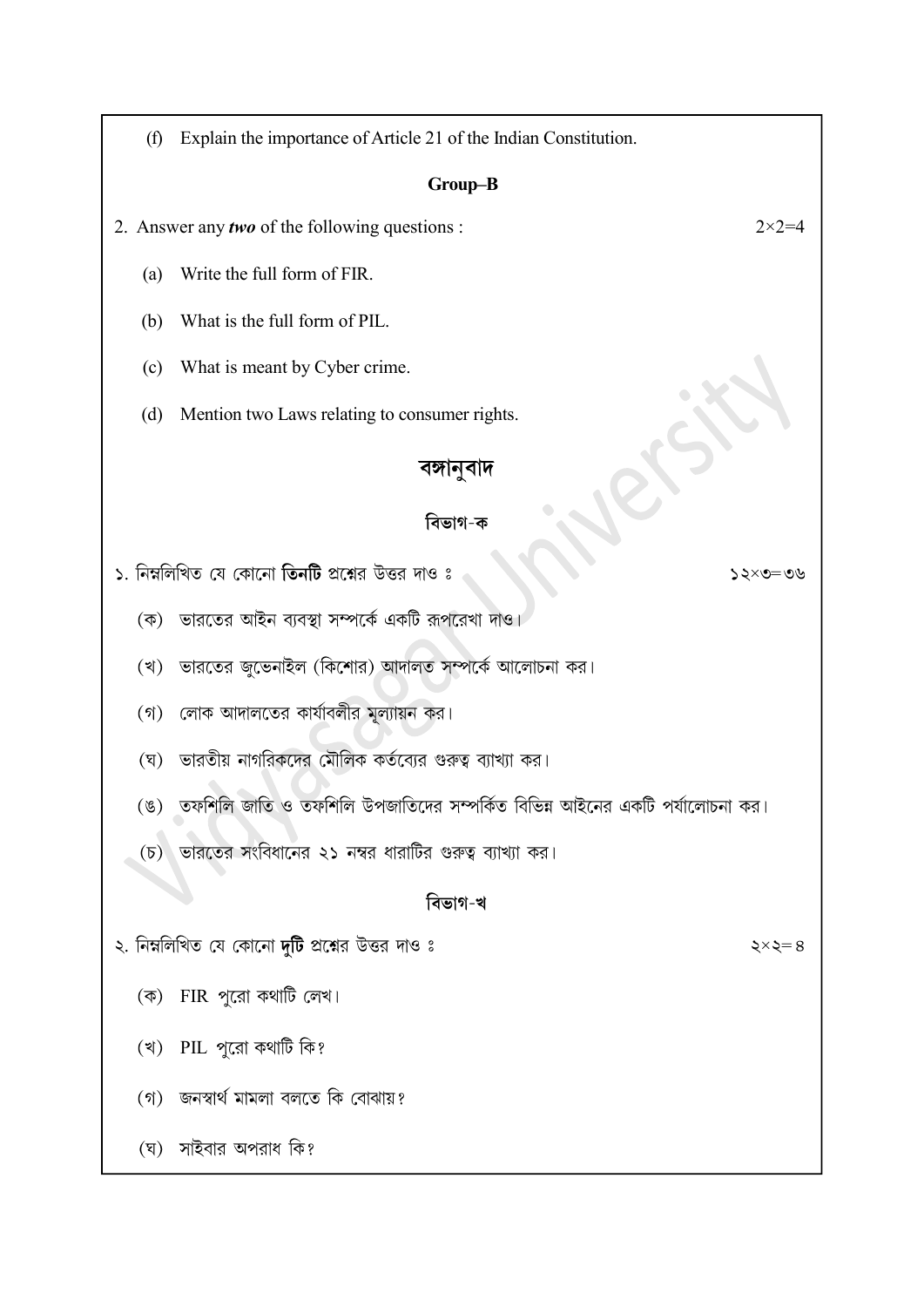### Santali Version

#### $07009069 - 8$

- $\theta$ . Nether peys that the peyagon of  $\theta$  is  $\theta$  is  $\theta$  is  $\theta$  is  $\theta$  is  $\theta$  is  $\theta$  is  $\theta$  is  $\theta$  is  $\theta$  is  $\theta$  is  $\theta$  is  $\theta$  is  $\theta$  is  $\theta$  is  $\theta$  is  $\theta$  is  $\theta$  is  $\theta$  is  $\theta$  is  $\theta$  is  $\theta$  is  $\theta$  is
- $0.$  0890200 222916 9.12 020920890 79709102 079091.8 200226890 9P 021
- $\Omega$  0. bag along the proposition of the control means of the galor  $\Omega$  in  $\Omega$
- $G$ . pob aDaloD secale ba.unwasa ba secale uppeared usu
- $\mathcal{F}_{\mathcal{S}}$  and  $\mathcal{S}_{\mathcal{S}}$  becomes bed and  $\mathcal{S}_{\mathcal{S}}$  becomes because  $\mathcal{S}_{\mathcal{S}}$ bHaNgaw me|
- l. TopHsili ja.Ti ar TopHsili upoja.Ti iDiKaTe nanahuna.r a.n  $0$ 2009  $0$  midde  $0$  midde  $0$  and  $\delta$  and  $\delta$  means  $0$  and  $\delta$  and  $\delta$  and  $\delta$  and  $\delta$  and  $\delta$  and  $\delta$  and  $\delta$  and  $\delta$  and  $\delta$  and  $\delta$  and  $\delta$  and  $\delta$  and  $\delta$  and  $\delta$  and  $\delta$  and  $\delta$  and  $\delta$  and  $\delta$
- $\mathfrak{D}.$  0891300  $\Omega$ 7204 SZCOG 233017 $\Omega$ BB SZCOG 24 COU003  $\Omega$ 89130  $52$  $C3G$   $G$   $555022$   $7970202$   $G3121$

#### $07009069 - 0$

- $\alpha$ . New the consider that  $\alpha$  is  $\alpha$  is  $\alpha$  is  $\alpha$  is  $\alpha$  is  $\alpha$  is  $\alpha$  is  $2 \times 2 = 4$
- a FIR DOSO. 6000900006 OP U21
- $0.$  PIL  $B$ ban. banoannaig  $929.029$  bai $29$ ?
- $G.$  DOCOLOROGO UONPO POLOC 829 20 09090.90 ?
- $f: E$  *kaiguar bare da da da kanaa* ka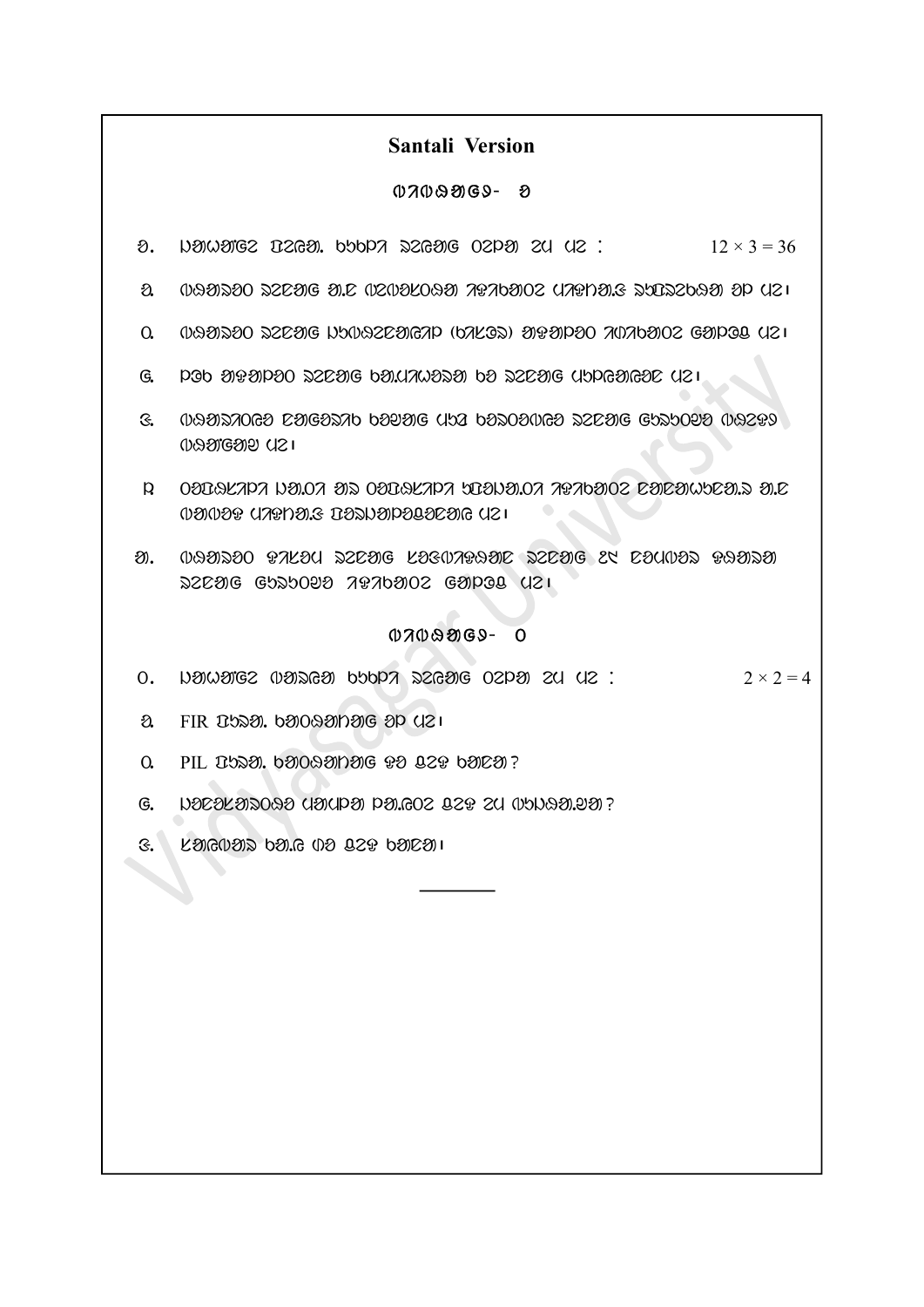## Or, Paper - SEC-1T (Public Opinion and Survey Research)

#### (Theory : Marks - 40)

#### Group–A

1. Answer any *three* of the following questions :  $12 \times 3 = 36$ 

- (a) Define Public Opinion, write down the characteristics of Public Opinion.
- (b) What is Sampling ? Mention the merits and demerits of Simple Random Sampling.
- (c) Examine the effectiveness of Interviewing as a technique of Survey Research.
- (d) Discuss the possibilities and pitfalls of polling research.
- (e) What are the types of data analysis in research.
- (f) Discuss the merits and demerits of opinion poll.

#### Group–B

- 2. Answer any *two* of the following questions :  $2 \times 2 = 4$ 
	- (a) What is questionnaire ?
	- (b) What is meant by snowball sampling ?
	- (c) Mention two agencies of Public Opinion.
	- (d) What is meant by data analysis ?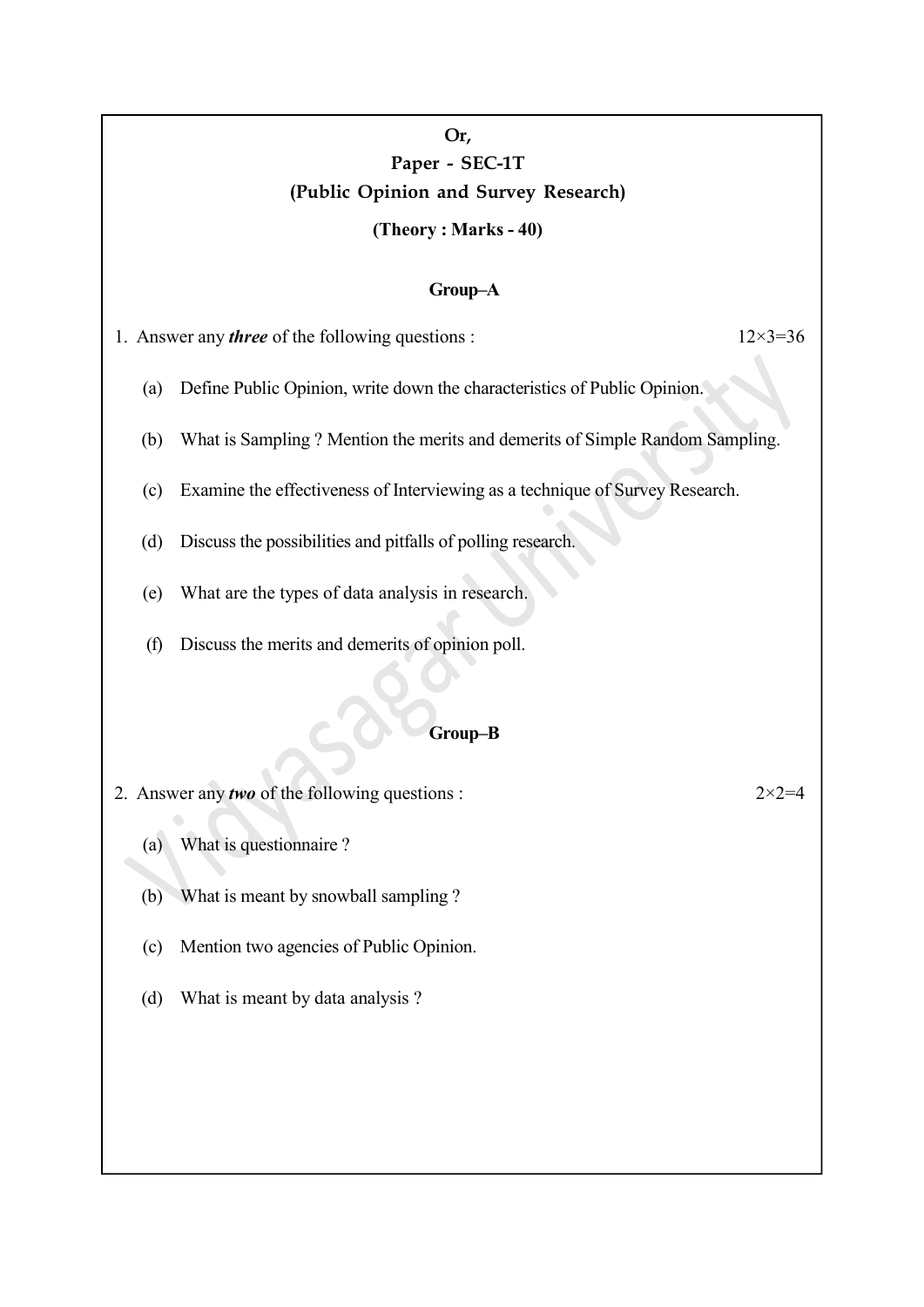| বঙ্গানুবাদ          |                                                                                                    |                      |
|---------------------|----------------------------------------------------------------------------------------------------|----------------------|
| বিভাগ-ক             |                                                                                                    |                      |
|                     | ১. নিম্নলিখিত যে কোনো <b>তিনটি</b> প্রশ্নের উত্তর দাও ঃ                                            | ১২×৩=৩৬              |
| $(\overline{\Phi})$ | জনমতের সংজ্ঞা দাও। জনমতের বৈশিষ্ট্যগুলি লেখ।                                                       |                      |
| (খ)                 | নমুনায়ন কি? সরল পক্ষপাতহীন নমুনায়নের (Simple Random Sampling) সুবিধা ও অসুবিধাগুলি<br>উল্লেখ কর। |                      |
| (3)                 | ক্ষেত্র সমীক্ষার পদ্ধতি হিসাবে সাক্ষাৎকারের কার্যকারিতা বিশ্লেষণ কর।                               |                      |
| (ঘ্                 | নির্বাচনী গবেষণার সম্ভাবনা ও সংকটগুলো আলোচনা কর।                                                   |                      |
| $(\mathscr{G})$     | গবেষণার ক্ষেত্রে তথ্য বিশ্লেষণের বিভিন্ন ধরণগুলি কি কি?                                            |                      |
|                     | (চ) জনমত সমীক্ষার (Opinion Poll) সুবিধা ও অসুবিধাগুলো আলোচনা কর।                                   |                      |
| বিভাগ-খ             |                                                                                                    |                      |
|                     | ২. নিম্নলিখিত যে কোনো দুটি প্রশ্নের উত্তর দাও ঃ                                                    | $\xi \times \xi = 8$ |
| $(\vec{\Phi})$      | প্ৰশ্নাবলী (Questionnaire) কি?                                                                     |                      |
| (খ)                 | ক্ৰমপুঞ্জি বা বৰ্ধমান (Snowball) নমুনায়ন বলতে কি বোঝায়?                                          |                      |
| $(\mathfrak{h})$    | জনমতের দুটি মাধ্যম উল্লেখ কর।                                                                      |                      |
| (ঘূ)                | তথ্য বিশ্লেষণ বলতে কি বোঝায়?                                                                      |                      |
|                     |                                                                                                    |                      |
|                     |                                                                                                    |                      |
|                     |                                                                                                    |                      |
|                     |                                                                                                    |                      |
|                     |                                                                                                    |                      |